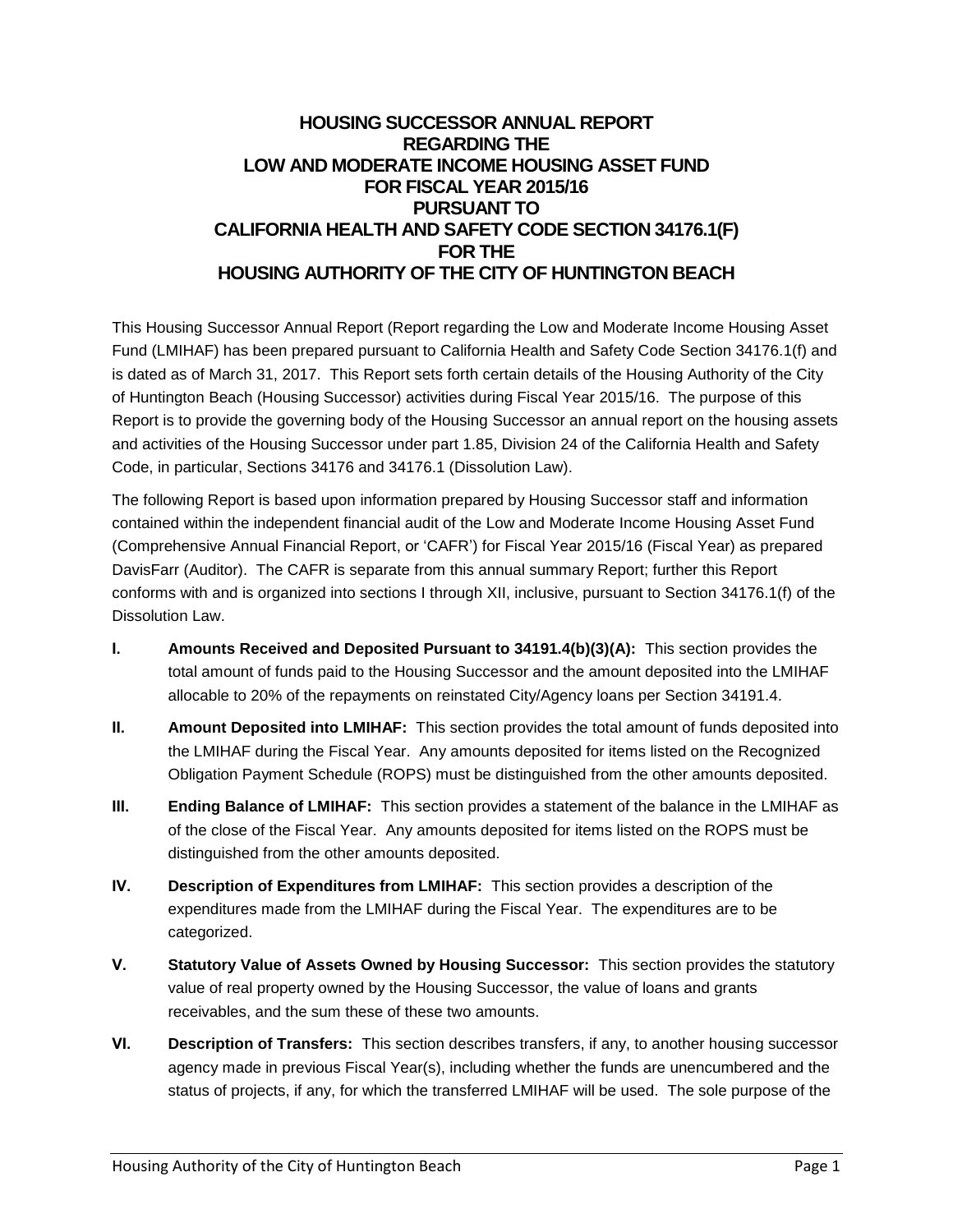transfers must be for the development of transit priority projects, permanent supportive housing, housing for agriculture employees or special needs housing.

- **VII. Project Descriptions:** This section describes any project for which the Housing Successor receives or holds property tax revenue pursuant to the ROPS and the status of that project.
- **VIII. Status of Compliance with section 33334.16:** This section provides a status update on compliance with Section 33334.16 for interests in real property acquired by the former redevelopment agency prior to February 1, 2012. For interests in real property acquired on or after February 1, 2012, provide a status update on the project.
- **IX. Description of Outstanding Obligations under Section 33413:** This section describes the outstanding inclusionary and replacement housing obligations, if any, under Section 33413 that remain outstanding prior to dissolution of the former redevelopment agency as of February 1, 2012 along with the Housing Successor's progress in meeting those prior obligations, if any, of the former redevelopment agency and how the Housing Successor plans to meet unmet obligations, if any.
- **X. Income Test:** This section provides the information required by Section 3417u6.1(a)(3)(B), or a description of expenditures by income restriction for five-year period, with the time period beginning January 1, 2014 and whether the statutory thresholds have been met. However, reporting of the Income Test is not required until 2019.
- **XI. Senior Housing Test:** This section provides the percentage of units of deed-restricted rental housing restricted to seniors and assisted individually or jointly by the Housing Successor, its former redevelopment Agency, and its host jurisdiction within the previous 10 years in relation to the aggregate number of units of deed-restricted rental housing assisted individually or jointly by the Housing Successor, its former Redevelopment Agency and its host jurisdiction within the same time period. For this Report the ten year period reviewed is November 1, 2006 to September 30, 2016.
- **XII. Excess Surplus Test:** This section provides the amount of excess surplus in the LMIHAF, if any, and the length of time that the Housing Successor has had excess surplus, and the Housing Successor's plan for eliminating the excess surplus.
- **XIII. Inventory of Homeownership Units:** This section provides a summary of covenanted homeownership units assisted by the former redevelopment agency or the housing successor that include an equity sharing and repayment provisions, including (a) number of units; (b) number of units lost to the portfolio in the last fiscal year and the reason for those losses, and (c) any funds returned to the housing successor pursuant to losses or repayments.

This Report is to be provided to the Housing Successor's governing body by March 31, 2017. In addition, this Report, CAFR and the former redevelopment agency's pre-dissolution Implementation Plans are to be made available to the public on the City's website.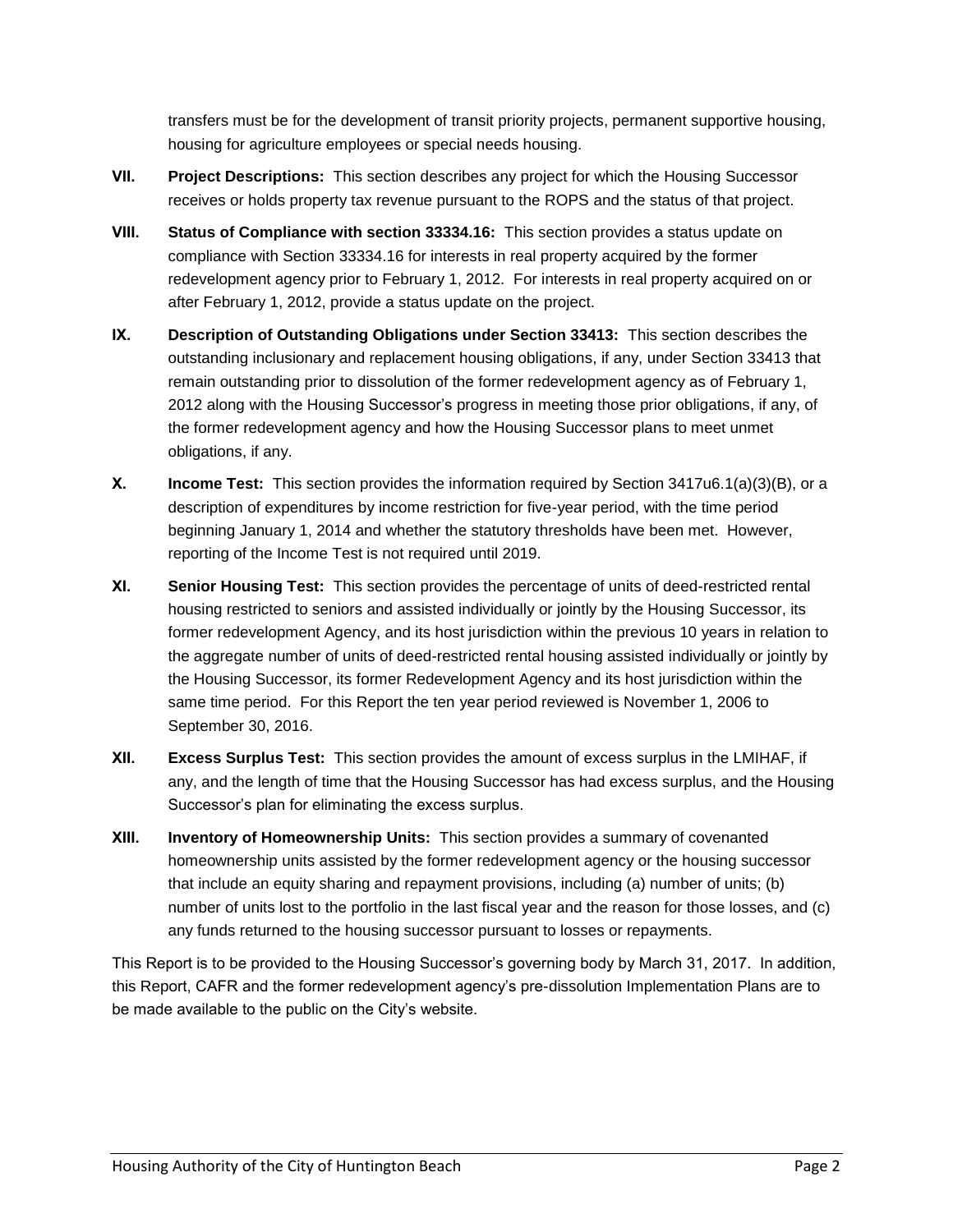# **I. Amounts Received and Deposited Pursuant to 34191.4(B)(3)(A)**

The former redevelopment agency and City did not enter into any loans that are to be repaid.

#### **II. Amount Deposited into LMIHAF**

A total of \$461,568 was deposited into the LMIHAF during the Fiscal Year, of which none of the funds deposited into the LMIHAF were held for items listed on the ROPS. The deposits are allocated as follows:

|                              | FY 2015/16<br>Totals | % of<br>Total |
|------------------------------|----------------------|---------------|
| Payment from Loans           | \$25,367             | 5%            |
| Interest Income              | 49,228               | 11%           |
| <b>SERAF Payment</b>         | 386,973              | 84%           |
| Other Income                 |                      | $0\%$         |
| <b>Total LMIHAF Deposits</b> | \$461,568            | 100%          |

## **III. Ending Balance of LMIHAF**

At the close of the Fiscal Year, the ending balance in the LMIHAF was \$17,385,611, of which \$5,638,389 is available. None of the funds were held for items listed on the ROPS. It should be noted that in January 2013 and May 2014, the Housing Successor transferred \$1,210,901 and \$3,649,634, respectively, from the LMIHAF to the Orange County Auditor.

## **IV. Description of Expenditure from LMIHAF**

The following is a description of expenditures from the LMIHAF by category:

|                                                             | FY 2015/16 |
|-------------------------------------------------------------|------------|
| Monitoring & Administration Expenditures                    | \$45,644   |
| Homeless Prevention & Rapid Rehousing Services Expenditures | \$120,891  |
| <b>Housing Development Expenditures</b>                     |            |
| Expenditures on Low Income Units                            | \$0        |
| Expenditures on Very-Low Income Units                       |            |
| Expenditures on Extremely-Low Income Units                  |            |
| <b>Total Housing Development Expenditures</b>               | \$0        |
| <b>Total LMIHAF Expenditures</b>                            | \$166,535  |

The Housing Successor is allowed to spend up to the greater of \$200,000 or 5% of the value of the Housing Assets Portfolio (defined and calculated in Section V), which totals \$9,916,702, on Monitoring and Administration Expenditures. Therefore, the Housing Successor is only using approximately 9% of the maximum allowable \$495,835 for Monitoring and Administration Expenditures.

# **V. Statutory Value of Assets Owned by Housing Successor in LMIHAF**

Under the Dissolution Law and for purposes of this Report, the "statutory value of real property" means the value of properties formerly held by the former redevelopment agency as listed on the housing asset transfer schedule approved by the department of Finance as listed in such schedule under Section 34176(a)(2), the value of the properties transferred to the Housing Successor pursuant to Section 34181(f), and the purposes price of property(ies) purchased by the Housing Successor. Further, the value of loans and grants receivable is included in these reported assets held in the LMIHAF.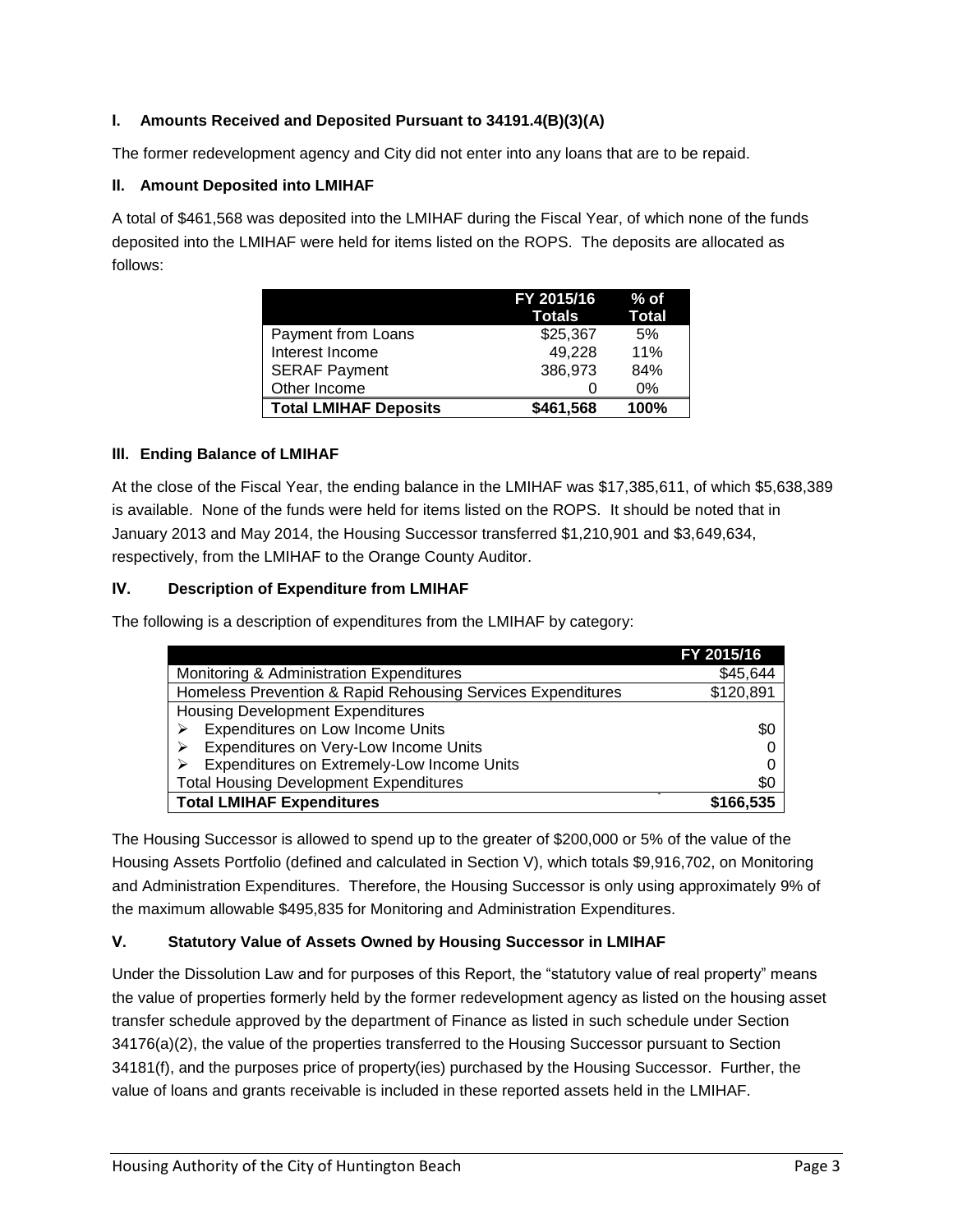The following provides the statutory value of assets owned by the Housing Successor:

|                                                             | As of End of<br>FY 2015/16 |
|-------------------------------------------------------------|----------------------------|
| Statutory Value of Real Property Owned by Housing Successor | \$885,000                  |
| Value of Loans and Grants Receivables                       | 9.031.702                  |
| <b>Total Value of Housing Assets</b>                        | \$9,916,702                |

## **VI. Description of Transfers**

The Housing Successor did not make any LMIHAF transfers to other Housing Successor(s) under Section 34176.1(c)(2) during the Fiscal Year.

## **VII. Project Descriptions**

The Housing Successor does not receive or hold property tax revenue pursuant to the ROPS.

## **VIII. Status of Compliance with Section 33334.16**

With respect to interests in real property acquired by the former redevelopment agency prior to February 1, 2012, the time periods described in Section 33334.16 shall be deemed to have commenced on the date that the Department of Finance approved the property as a housing asset in the LMIHAF; thus, as to real property acquired by the former redevelopment agency now held by the Housing Successor in the LMIHAF, the Housing Successor must initiate activities consistent with the development of the real property for the purpose for which it was acquired within five years of the date of the DOF approved such property as a housing asset.

The following provides a status update on the real property or properties housing asset(s) that were acquired prior to February 1, 2012 and compliance with five-year period:

| <b>Address</b>      | <b>Date Approved</b><br>by DOF as<br><b>Housing Asset</b> | Deadline to Initiate<br><b>Development</b><br><b>Activity</b> | <b>Status of Activity</b>          |
|---------------------|-----------------------------------------------------------|---------------------------------------------------------------|------------------------------------|
| Bowen Court         | 2/1/2002                                                  | N/A                                                           | The property is encumbered with a  |
| 1968-82 Lake Street |                                                           |                                                               | ground lease that expires in 2062. |

The Housing Successor has not acquired any property using LMIHAF on or after February 1, 2012.

# **IX. Description of Outstanding Obligations Pursuant to Section 33413**

**Replacement Housing:** According to the 2010-2014 Implementation Plan for the former redevelopment agency, no Section 33413(a) replacement housing obligations were transferred to the Housing Successor.

**Inclusionary / Production Housing:** According to the 2010-2014 Implementation Plan for the former redevelopment agency, no Section 33413(b) inclusionary/production housing obligations were transferred to the Housing Successor.

The former redevelopment agency's Implementation Plans are posted on the City's website.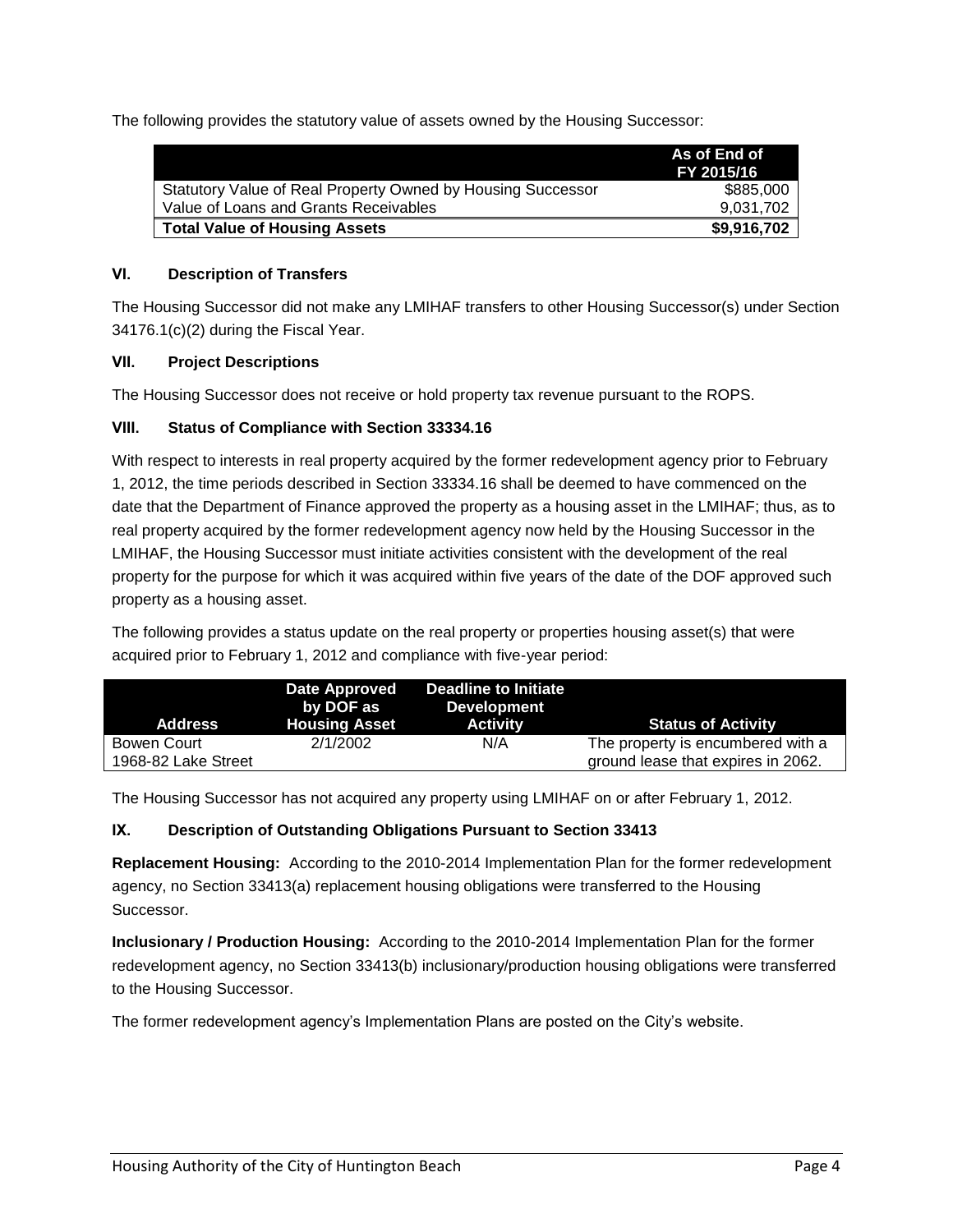# **X. Extremely-Low Income Test**

Section 34176.1(a)(3)(B) requires that the Housing Successor must require at least 30% of the LMIHAF to be expended for development of rental housing affordable to, and occupied by households earning 30% or less of the area median income (AMI). The Housing Successor fails to comply with the Extremely-Low Income requirement in any five-year period, then the Housing Successor must ensure that at least 50% of the funds remaining in the LMIHAF be expended in each fiscal year following the latest fiscal year following the report on households earning 30% or less of the AMI until the Housing Successor demonstrates compliance with the Extremely-Low Income requirement.

This information is not required to be reported until 2019 for the 2014-2019 period.

## **XI. Senior Housing Test**

The Housing Successor is to calculate the percentage of units of deed-restricted rental housing restricted to seniors and assisted by the Housing Successor, the former redevelopment agency and/or the City within the previous 10 years in relation to the aggregate number of units of deed-restricted rental housing assisted by the Housing Successor, the former redevelopment agency and/or City within the same time period. If this percentage exceeds 50%, then the Housing Successor cannot expend future funds in the LMIHAF to assist additional senior housing units the Housing Successor or City assists and construction has commenced on a number of restricted rental units that is equal to 50% of the total amount of deedrestricted rental unit.

The following summarizes the number of deed-restricted rental housing units produced by the formerredevelopment agency and Housing Successor over the past 10 years (January 1, 2006 – December 31, 2016):

| <b>Project Name</b> | Year<br><b>Built</b> | # of Senior<br><b>Units</b> | # of Non-<br><b>Senior Units</b> | Total #<br>of Units |
|---------------------|----------------------|-----------------------------|----------------------------------|---------------------|
| Colette's / Glencoe | 2006                 |                             |                                  |                     |
| Colette's / Keelson | 2006                 |                             |                                  |                     |
| Jamboree I          | 2007                 |                             | 5                                | 5                   |
| Jamboree II         | 2007                 |                             |                                  |                     |
| Jamboree III        | 2007                 |                             |                                  |                     |
| Jamboree IV         | 2010                 |                             |                                  |                     |
| Oceana              | 2016                 |                             | 48                               | 48                  |
| <b>OCCHC</b>        | 2016                 |                             |                                  |                     |
| <b>Total Units</b>  |                      |                             | 77                               |                     |

The following provides the Housing Successor's Senior Housing Test for the 10-year period of January 1, 2006 to December 31, 2016:

|                                   | EV      |
|-----------------------------------|---------|
|                                   | 2015/16 |
| # of Assisted Senior Rental Units |         |
| # of Total Assisted Rental Units  |         |
| <b>Senior Housing Percentage</b>  | በ%      |

#### **XII. Excess Surplus Test**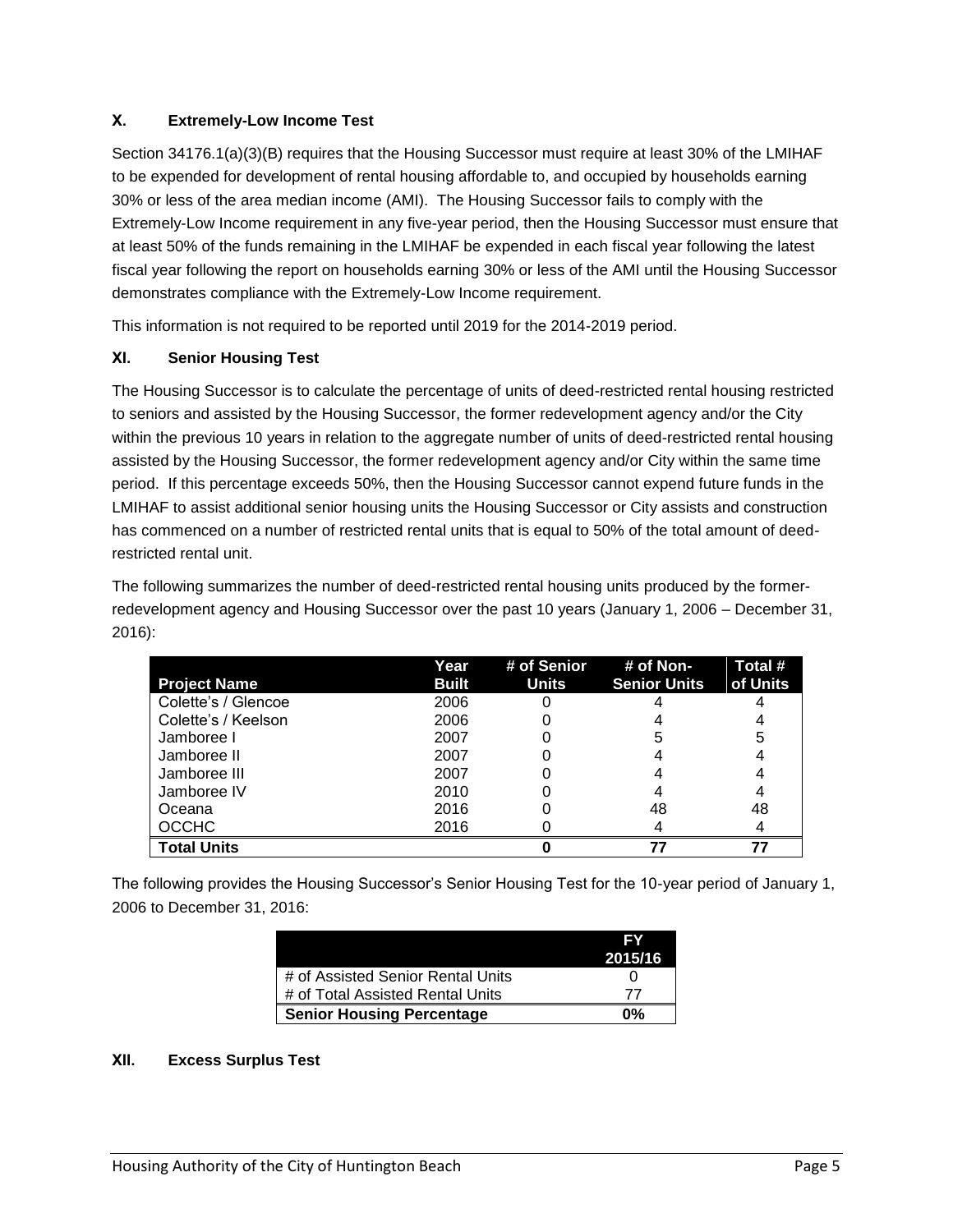Excess Surplus is defined in Section 34176.1(d) as an unencumbered amount in the account that exceeds the greater of one million dollars (\$1,000,000) or the aggregate amount deposited into the account during the Housing Successor's preceding four Fiscal Years, whichever is greater.

| Available Housing Funds - FY 2015/16                    |              |  |
|---------------------------------------------------------|--------------|--|
| LMIHAF Balance FY 2015/16                               | \$17,385,611 |  |
| (Less) Accounts Receivables                             | (1,830,521)  |  |
| (Less) Notes and Loans                                  | (9,031,702)  |  |
| (Less) Land                                             | (885,000)    |  |
| Available Housing Funds - FY 2015/16                    | \$5,638,389  |  |
|                                                         |              |  |
| <b>Limitation on Available Housing Funds FY 2015/16</b> |              |  |
| Greater of:                                             |              |  |
| <b>Base Amount</b><br>⋗                                 | \$1,000,000  |  |
| <b>Four Years of Deposits</b><br>⋗                      |              |  |
| FY 2012/13                                              | \$681,581    |  |
| FY 2013/14                                              | 398,128      |  |
| FY 2014/15                                              | 4,583,226    |  |
| FY 2015/16                                              | 461,568      |  |
| <b>Total Deposits</b>                                   | \$6,124,503  |  |
| <b>Limitation on Available Housing Funds</b>            | \$6,124,503  |  |

The following provides the Excess Surplus test for the preceding four Fiscal Years:

A total \$6,124,503 has been deposited into the account during the previous four fiscal years while the ending cash balance in the account is \$5,638,389. Therefore, the LMIHAF does not have an Excess Surplus.

#### **XIII. Homeownership**

 $\overline{a}$ 

The Housing Successor is to provide an inventory of homeownership units assisted by the former redevelopment agency or the Housing Successor that are subject to covenants or restrictions or to an adopted program that protects the former redevelopment agency's investment of moneys from the LMIHAF pursuant to Section 33334.3(f).

The inventory for the Housing Successor is as follows:

 $\triangleright$  The following summarizes the current inventory of the Housing Successor's homeownership portfolio:

|                                                                                                          | # of<br><b>Units</b> |
|----------------------------------------------------------------------------------------------------------|----------------------|
| Restricted homeownership units as of February 1, 2012 <sup>1</sup>                                       | 40                   |
| Add: Restricted homeownership units added by Housing Successor (Feb 1, 2012 – Dec 31, 2015) <sup>2</sup> |                      |
| Add: Restricted homeownership units added by Housing Successor (Jan 1, 2016 – Dec 31, 2016)              | 42                   |
| (Less) Restricted homeownership units lost to portfolio (Feb 1, 2012 - Dec 31, 2015)                     | (3)                  |
| (Less) Restricted homeownership units lost to portfolio (Jan 1, 2016 – Dec 31, 2016)                     |                      |
| Housing Successor Homeownership Portfolio as of December 31, 2016                                        | 39                   |

 $^1$  A total of 25 Down Payment Assistance loans and 15 First Time Home Buyer Program loans were transferred to the Housing Successor per the Housing Asset Transfer List dated August 1, 2012.

<sup>&</sup>lt;sup>2</sup> The Housing Successor assisted a two-unit Habitat for Humanity project, restricting one unit to very-low income households and one unit to low income households.